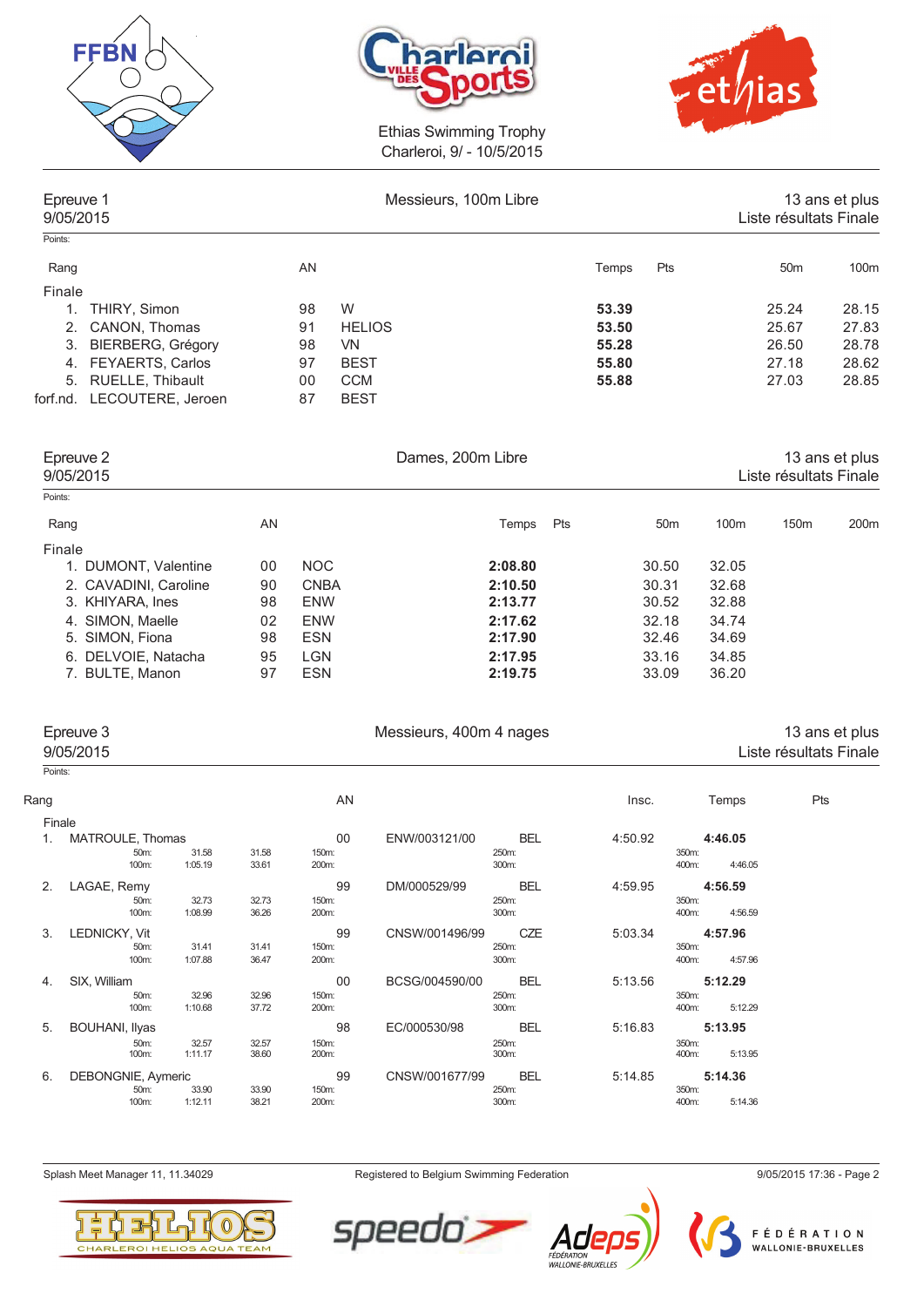





# Epreuve 3, Messieurs, 400m 4 nages, Finale, 13 ans et plus

| Rang  |                 |               |                  |                | AN                                                       |               |                | Insc.   |                | Temps   | Pts |
|-------|-----------------|---------------|------------------|----------------|----------------------------------------------------------|---------------|----------------|---------|----------------|---------|-----|
|       | FAELENS, Theo   |               |                  |                | 00                                                       | EC/001665/00  | <b>BEL</b>     | 5:14.92 |                | 5:16.79 |     |
|       |                 | 50m:<br>100m: | 32.64<br>1:10.15 | 32.64<br>37.51 | 150m:<br>200m:                                           |               | 250m:<br>300m: |         | 350m:<br>400m: | 5:16.79 |     |
| disa. | HENVEAUX, Lucas |               |                  |                | 00                                                       | PSL/002613/00 | <b>BEL</b>     | 5:00.71 |                | 5:02.04 |     |
|       |                 |               |                  |                | SW 7.6 - Arrivée ou virage non simultanément des 2 mains |               |                |         |                |         |     |
|       |                 | 50m:          | 31.77            | 31.77          | 150m:                                                    |               | 250m:          |         | 350m:          |         |     |
|       |                 | 100m:         | 1:08.03          | 36.26          | 200m:                                                    |               | 300m:          |         | 400m:          | 5:02.04 |     |

| Epreuve 4<br>9/05/2015         |                | Dames, 100m Brasse |         |     |                 | 13 ans et plus<br>Liste résultats Finale |  |
|--------------------------------|----------------|--------------------|---------|-----|-----------------|------------------------------------------|--|
| Points:                        |                |                    |         |     |                 |                                          |  |
| Rang                           | AN             |                    | Temps   | Pts | 50 <sub>m</sub> | 100 <sub>m</sub>                         |  |
| Finale                         |                |                    |         |     |                 |                                          |  |
| LECLUYSE, Fanny                | 92             | <b>DM</b>          | 1:09.29 |     | 32.97           | 36.32                                    |  |
| 2.<br>MICHELS, Lise            | 99             | <b>DM</b>          | 1:13.34 |     | 35.63           | 37.71                                    |  |
| 3.<br>MURPHY, Anya             | 98             | <b>WN</b>          | 1:18.63 |     | 36.80           | 41.83                                    |  |
| DELMOTTE, Elodie<br>4.         | 99             | <b>BOUST</b>       | 1:21.45 |     | 39.15           | 42.30                                    |  |
| GODIN, Eline<br>5.             | 0 <sub>0</sub> | <b>ESN</b>         | 1:22.80 |     | 39.56           | 43.24                                    |  |
| <b>TALEB, Yasmine</b><br>6.    | 99             | <b>ENLN</b>        | 1:23.97 |     | 40.88           | 43.09                                    |  |
| EZQUER ECHANDIA, Pauline       | 97             | <b>BCSG</b>        | 1:24.60 |     | 39.48           | 45.12                                    |  |
| <b>GHESQUIER, Romane</b><br>8. | 00             | <b>DM</b>          | 1:25.51 |     | 40.90           | 44.61                                    |  |

|         | Epreuve 5<br>9/05/2015  |    | Messieurs, 50m Brasse |            |       |       | 13 ans et plus<br>Liste résultats Finale |  |
|---------|-------------------------|----|-----------------------|------------|-------|-------|------------------------------------------|--|
| Points: |                         |    |                       |            |       |       |                                          |  |
| Rang    |                         | AN |                       |            | Insc. | Temps | Pts                                      |  |
|         | Finale                  |    |                       |            |       |       |                                          |  |
|         | COREELMAN, Jonas        | 91 | DM/003380/91          | <b>BEL</b> | 28.60 | 30.21 |                                          |  |
| 2.      | <b>ANDRIEN, Maxime</b>  | 94 | ESN/000199/94         | <b>BEL</b> | 30.76 | 31.06 |                                          |  |
| 3.      | PEREZ. Leo              | 94 | EC/004883/94          | <b>ESP</b> | 30.62 | 32.24 |                                          |  |
| 4.      | CLAYSON, Thomas         | 99 | BLAC/001007/99        | <b>BEL</b> | 32.00 | 32.67 |                                          |  |
| 5.      | <b>BESEME, Cyprien</b>  | 00 | HELIOS/003651/00      | <b>BEL</b> | 33.25 | 33.01 |                                          |  |
| 6.      | <b>BERTRAND, Amaury</b> | 99 | ONS/431/99            | <b>BEL</b> | 34.23 | 33.68 |                                          |  |
|         | MABILLE, Loic           | 97 | ENLN/004495/97        | <b>BEL</b> | 34.18 | 34.92 |                                          |  |
| 8.      | VAN SCHINGEN, Ludovic   | 98 | SCR/003665/98         | <b>BEL</b> | 34.91 | 35.76 |                                          |  |

Splash Meet Manager 11, 11.34029 **Registered to Belgium Swimming Federation** 9/05/2015 17:36 - Page 3





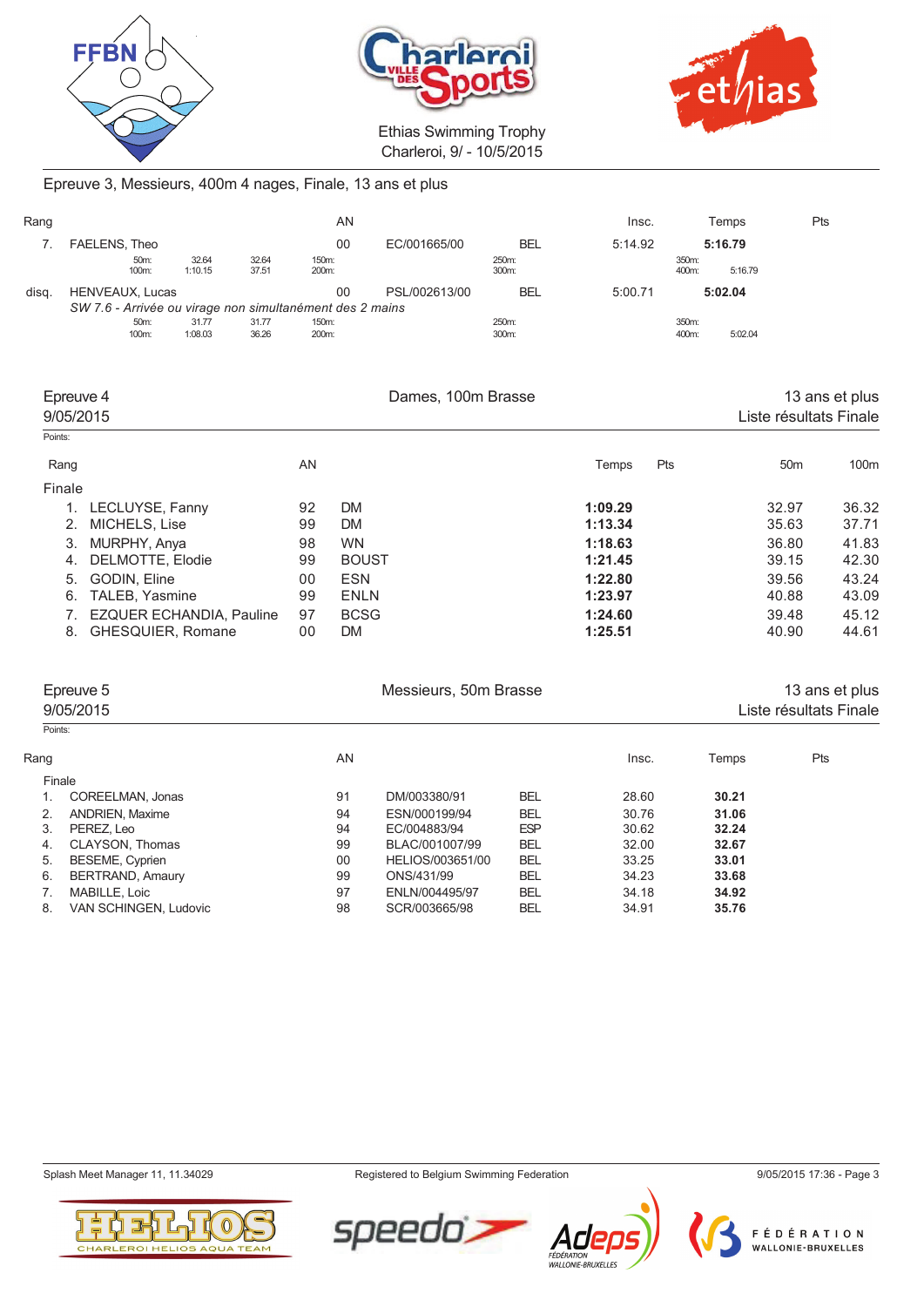





|          | Epreuve 6<br>9/05/2015                   |    |               | Dames, 100m Papillon          |                          |                |     |                |                 | 13 ans et plus<br>Liste résultats Finale |
|----------|------------------------------------------|----|---------------|-------------------------------|--------------------------|----------------|-----|----------------|-----------------|------------------------------------------|
| Points:  |                                          |    |               |                               |                          |                |     |                |                 |                                          |
| Rang     |                                          | AN |               |                               |                          | Temps          | Pts |                | 50 <sub>m</sub> | 100m                                     |
| Finale   |                                          |    |               |                               |                          |                |     |                |                 |                                          |
|          | 1. GILLET, Victoria                      | 98 | VN            |                               |                          | 1:04.74        |     |                | 31.08           | 33.66                                    |
|          | 2. LEPOMME, Anne-Sophie                  | 86 | <b>NST</b>    |                               |                          | 1:07.70        |     |                | 32.34           | 35.36                                    |
| 3.       | SIMON, Fiona                             | 98 | <b>ESN</b>    |                               |                          | 1:08.60        |     |                | 32.96           | 35.64                                    |
|          | FAVART, Manon<br>4.                      | 98 | <b>WN</b>     |                               |                          | 1:10.15        |     |                | 33.05           | 37.10                                    |
| 5.       | DEFRAINE, Claris                         | 99 | <b>ESN</b>    |                               |                          | 1:10.60        |     |                | 32.97           | 37.63                                    |
|          | 6. LEDNICKA, Jindriska                   | 97 | <b>CNSW</b>   |                               |                          | 1:11.97        |     |                | 33.63           | 38.34                                    |
|          | 7 <sup>1</sup><br>CAVADINI, Virginie     | 98 | <b>CNBA</b>   |                               |                          | 1:12.42        |     |                | 33.20           | 39.22                                    |
|          | Epreuve 7                                |    |               | Messieurs, 100m Dos           |                          |                |     |                |                 | 13 ans et plus                           |
|          | 9/05/2015                                |    |               |                               |                          |                |     |                |                 | Liste résultats Finale                   |
| Points:  |                                          |    |               |                               |                          |                |     |                |                 |                                          |
| Rang     |                                          | AN |               |                               |                          | Temps          | Pts |                | 50 <sub>m</sub> | 100m                                     |
| Finale   |                                          |    |               |                               |                          |                |     |                |                 |                                          |
|          | 1. CANON, Thomas                         | 91 | <b>HELIOS</b> |                               |                          | 1:01.11        |     |                |                 |                                          |
| 2.       | DOUKMANI, Zakariya                       | 99 | HN            |                               |                          | 1:03.80        |     |                |                 |                                          |
|          | 3. RENAUX, Antoine                       | 00 | <b>BLAC</b>   |                               |                          | 1:07.63        |     |                |                 |                                          |
|          | Epreuve 8                                |    |               | Dames, 50m Dos                |                          |                |     |                |                 | 13 ans et plus                           |
|          | 9/05/2015                                |    |               |                               |                          |                |     |                |                 | Liste résultats Finale                   |
| Points:  |                                          |    |               |                               |                          |                |     |                |                 |                                          |
| Rang     |                                          |    | AN            |                               |                          | Insc.          |     | Temps          | Pts             |                                          |
| Finale   |                                          |    |               |                               |                          |                |     |                |                 |                                          |
| 1.       | <b>BAUDUIN, Fiona</b>                    |    | 97            | WN/003459/97                  | <b>BEL</b>               | 33.55          |     | 32.45          |                 |                                          |
| 2.       | LAGAE, Chloe                             |    | 96            | DM/000293/96                  | <b>BEL</b>               | 32.64          |     | 32.59          |                 |                                          |
|          | <b>KALDI, Valentine</b>                  |    | 91            | CNHUY/004941/91               | <b>BEL</b>               | 33.01          |     | 32.59          |                 |                                          |
| 4.       | HAZENDONCK, Wynona                       |    | 98            | CNSW/002948/98                | <b>BEL</b>               | 33.01          |     | 32.60          |                 |                                          |
| 5.<br>6. | WASTYN, Héline<br><b>HEINE, Clarisse</b> |    | 97<br>00      | DM/003763/97<br>ENW/003113/00 | <b>BEL</b><br><b>BEL</b> | 32.75<br>33.85 |     | 32.70<br>33.75 |                 |                                          |
| 7.       | <b>WATHIONG, Océane</b>                  |    | 01            | BLAC/001189/01                | <b>BEL</b>               | 33.91          |     | 34.08          |                 |                                          |







8. NGUYEN, Emilie 197 BEL 34.16 and 34.16 and 34.16 and 34.16 and 34.16 and 34.16 and 34.16 and 34.16 and 34.16 and 34.16 and 34.16 and 34.16 and 35.16 and 36.16 and 36.16 and 36.16 and 36.16 and 36.16 and 36.16 and 36.16



7. WATHIONG, Océane 01 BLAC/001189/01 BEL 33.91 **34.08**



FÉDÉRATION WALLONIE-BRUXELLES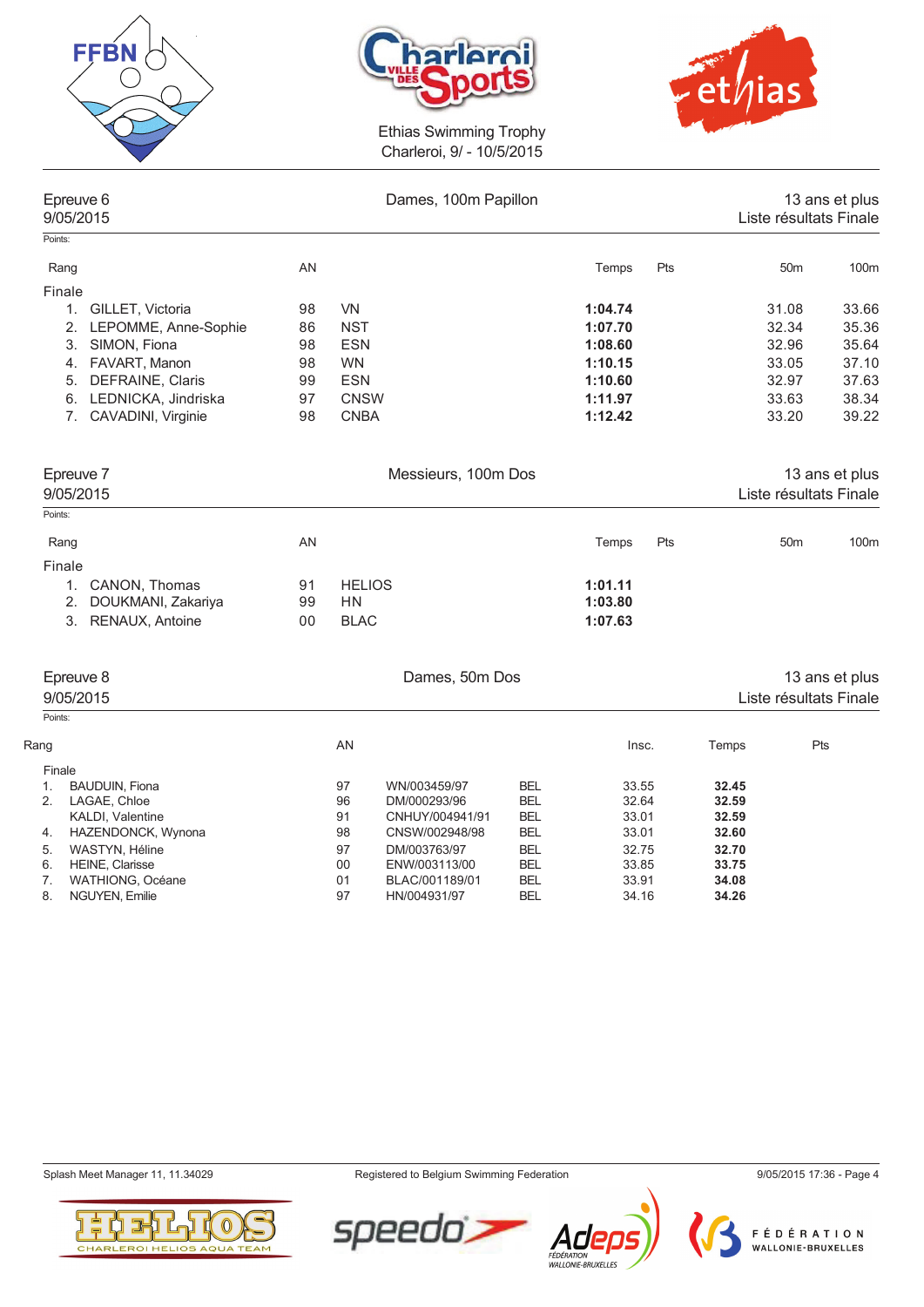





| Epreuve 9<br>9/05/2015 |    |             | Messieurs, 200m Papillon |     |                 |       | 13 ans et plus<br>Liste résultats Finale |                  |  |
|------------------------|----|-------------|--------------------------|-----|-----------------|-------|------------------------------------------|------------------|--|
| Points:                |    |             |                          |     |                 |       |                                          |                  |  |
| Rang                   | AN |             | Temps                    | Pts | 50 <sub>m</sub> | 100m  | 150 <sub>m</sub>                         | 200 <sub>m</sub> |  |
| Finale                 |    |             |                          |     |                 |       |                                          |                  |  |
| 1. ANDRIEN, Maxime     | 94 | <b>ESN</b>  | 2:09.19                  |     | 28.06           | 33.03 |                                          |                  |  |
| 2. COUPÉ, Thomas       | 97 | <b>DM</b>   | 2:12.70                  |     | 29.05           | 33.93 |                                          |                  |  |
| 3. INNES, Hadrien      | 01 | <b>ENW</b>  | 2:16.35                  |     | 30.47           | 34.62 |                                          |                  |  |
| 4. FOURNEAU, Liam      | 00 | <b>ONS</b>  | 2:19.20                  |     | 30.58           | 34.60 |                                          |                  |  |
| 5. MORIAU, Thibault    | 99 | <b>CNSW</b> | 2:21.05                  |     | 31.23           | 36.84 |                                          |                  |  |
| 6. BAUDOUX, Valentin   | 99 | <b>ENLN</b> | 2:23.13                  |     | 31.29           | 36.47 |                                          |                  |  |
| 7. JACOB, Geoffrey     | 88 | HN          | 2:23.30                  |     | 30.95           | 36.19 |                                          |                  |  |
| 8. DE SMET, Guillaume  | 99 | <b>BLAC</b> | 2:24.19                  |     | 31.35           | 36.16 |                                          |                  |  |
| Epreuve 10             |    |             | Dames, 200m 4 nages      |     |                 |       |                                          | 13 ans et plus   |  |
| 9/05/2015              |    |             |                          |     |                 |       | Liste résultats Finale                   |                  |  |
| Points:                |    |             |                          |     |                 |       |                                          |                  |  |
| Rang                   | AN |             | Temps                    | Pts | 50 <sub>m</sub> | 100m  | 150m                                     | 200 <sub>m</sub> |  |
| Finale                 |    |             |                          |     |                 |       |                                          |                  |  |

| 1. GILLET. Victoria        | 98 | VN.       | 2:28.05 | 31.96 |
|----------------------------|----|-----------|---------|-------|
| 2. KHIYARA, Ines           | 98 | ENW       | 2:33.78 | 33.27 |
| 3. LEPOMME, Anne-Sophie 86 |    | NST       | 2:34.42 | 33.10 |
| 4. DELVOIE, Natacha        | 95 | LGN       | 2:35.70 | 34.47 |
| 5. DE LOOF, Laurianne      | 00 | <b>DM</b> | 2:35.81 | 33.14 |
| 6. GHESQUIER, Romane       | 00 | DM        | 2:40.17 | 35.67 |

|         | Epreuve 11<br>9/05/2015 |       |       |       | Messieurs, 400m Libre |            |         |                             | 13 ans et plus<br>Liste résultats Finale |
|---------|-------------------------|-------|-------|-------|-----------------------|------------|---------|-----------------------------|------------------------------------------|
| Points: |                         |       |       |       |                       |            |         |                             |                                          |
| Rang    |                         |       |       | AN    |                       |            | Insc.   | Temps                       | Pts                                      |
|         | Finale                  |       |       |       |                       |            |         |                             |                                          |
|         | CORTENS, Ken            |       |       | 93    | BEST/10584/93         | <b>BEL</b> | 4:14.85 | 3:59.13                     |                                          |
|         | 50m:                    | 28.17 | 28.17 | 150m: |                       | 250m:      |         | 350m:                       |                                          |
|         | 100m                    | EO OD | 20 DC | 200m  | 1.50.52               | 200m       |         | 9.5012<br>$A\cap\cap\cdots$ |                                          |

| 50m:                   | 28.17   | 28.17                                       | 150m: |               | 250m:      |                                     | 350m:            |
|------------------------|---------|---------------------------------------------|-------|---------------|------------|-------------------------------------|------------------|
| 100m:                  | 58.23   | 30.06                                       | 200m: | 1:59.52       | 300m:      |                                     | 3:59.13<br>400m: |
| <b>BISENIUS, Rayan</b> |         |                                             | 00    |               | <b>BEL</b> | 4:11.53                             | 4:13.21          |
| 50m:                   | 29.52   | 29.52                                       | 150m: |               | 250m:      |                                     | 350m:            |
| 100m:                  | 1:00.88 | 31.36                                       | 200m: | 2:05.24       | 300m:      |                                     | 4:13.21<br>400m: |
|                        |         |                                             | 98    | ENW/002502/98 | <b>BEL</b> | 4:22.28                             | 4:20.99          |
| 50m:                   | 29.56   | 29.56                                       | 150m: |               | 250m:      |                                     | 350m:            |
| 100m:                  | 1:01.28 | 31.72                                       | 200m: | 2:06.86       | 300m:      |                                     | 4:20.99<br>400m: |
| DE BLOCK, Killian      |         |                                             | 98    | BEST/10607/98 | <b>BEL</b> | 4:32.53                             | 4:25.76          |
| 50m:                   | 30.16   | 30.16                                       | 150m: |               | 250m:      |                                     | 350m:            |
| 100m:                  | 1:02.56 | 32.40                                       | 200m: | 2:10.29       | 300m:      |                                     | 4:25.76<br>400m: |
| TABI, Mehdi            |         |                                             | 95    |               | <b>BEL</b> | 4:27.67                             | 4:28.95          |
| 50m:                   | 29.36   | 29.36                                       | 150m: |               | 250m:      |                                     | 350m:            |
| 100m:                  | 1:01.77 | 32.41                                       | 200m: | 2:10.02       | 300m:      |                                     | 4:28.95<br>400m: |
|                        |         |                                             | 00    | PSL/002613/00 | <b>BEL</b> | 4:29.53                             | 4:30.53          |
| 50m:                   | 31.23   | 31.23                                       | 150m: |               | 250m:      |                                     | 350m:            |
| 100m:                  | 1:05.48 | 34.25                                       | 200m: | 2:14.47       | 300m:      |                                     | 4:30.53<br>400m: |
|                        |         | PIERARD, Geoffrey<br><b>HENVEAUX, Lucas</b> |       |               |            | MOSAN/000896/00<br>HELIOS/001883/95 |                  |

Splash Meet Manager 11, 11.34029 **Registered to Belgium Swimming Federation** 9/05/2015 17:36 - Page 5





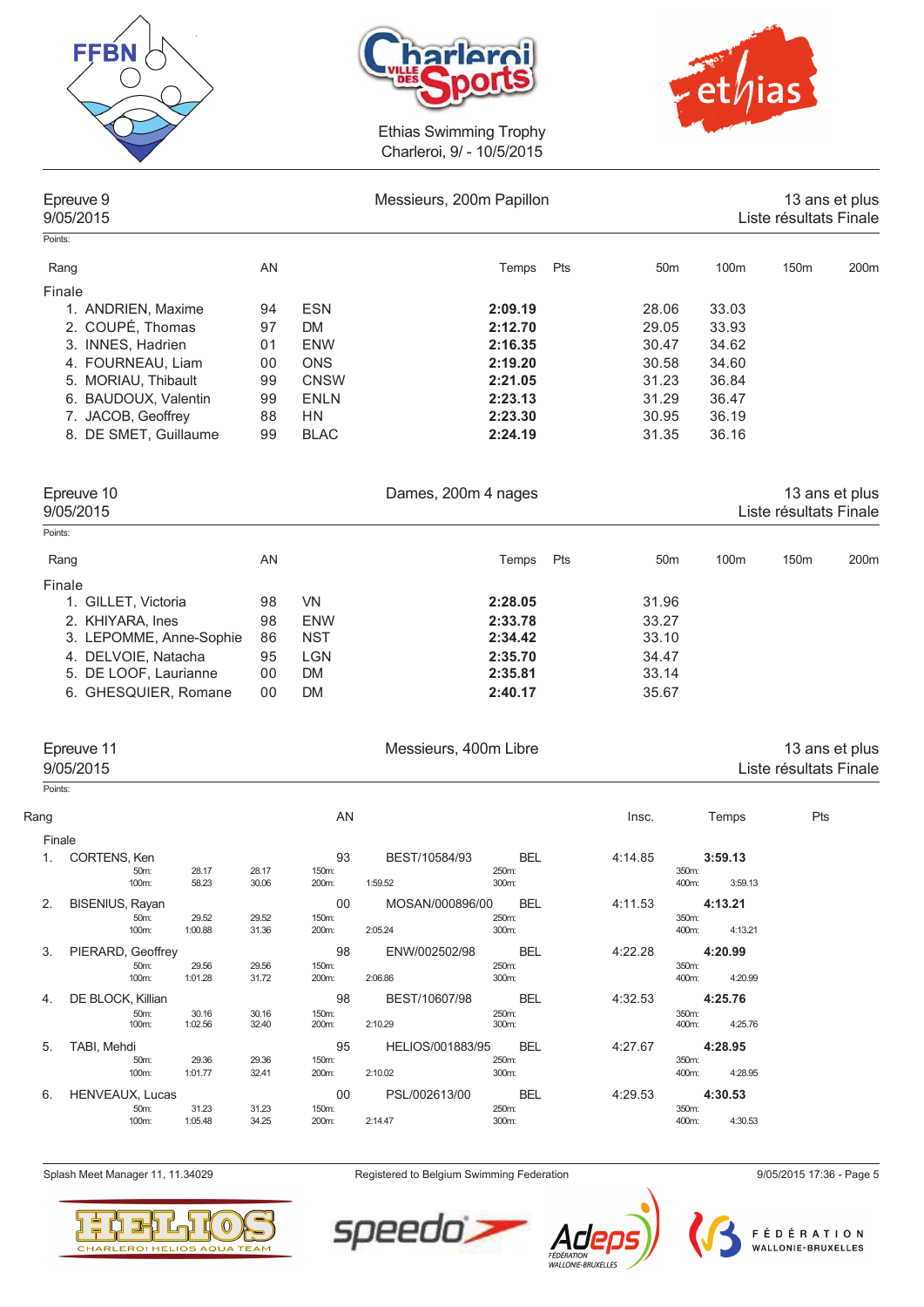





# Epreuve 11, Messieurs, 400m Libre, Finale, 13 ans et plus

| Rang                    |                         |                  |                  | AN             |                 |                | Insc.   | Temps                                    | Pts |
|-------------------------|-------------------------|------------------|------------------|----------------|-----------------|----------------|---------|------------------------------------------|-----|
| 7.                      | FAELENS, Theo           |                  |                  | 00             | EC/001665/00    | <b>BEL</b>     | 4:34.10 | 4:35.69                                  |     |
|                         | 50m:<br>100m:           | 30.89<br>1:04.86 | 30.89<br>33.97   | 150m:<br>200m: | 2:14.98         | 250m:<br>300m: |         | 350m:<br>400m:<br>4:35.69                |     |
| 8.                      | ACOLATSE, Guillaume     |                  |                  | 00             | CNHUY/004555/00 | <b>BEL</b>     | 4:36.08 | 4:35.75                                  |     |
|                         | 50m:<br>100m:           | 30.85<br>1:04.43 | 30.85<br>33.58   | 150m:<br>200m: | 2:14.01         | 250m:<br>300m: |         | 350m:<br>400m:<br>4:35.75                |     |
|                         |                         |                  |                  |                |                 |                |         |                                          |     |
| Epreuve 12<br>9/05/2015 |                         |                  | Dames, 50m Libre |                |                 |                |         | 13 ans et plus<br>Liste résultats Finale |     |
| Points:                 |                         |                  |                  |                |                 |                |         |                                          |     |
| Rang                    |                         |                  |                  | AN.            |                 |                | Insc.   | Temps                                    | Pts |
|                         | Finale                  |                  |                  |                |                 |                |         |                                          |     |
| 1.                      | CAVADINI, Caroline      |                  |                  | 90             | CNBA/000127/90  | <b>BEL</b>     | 28.16   | 28.19                                    |     |
| 2.                      | KHIYARA, Ines           |                  | 98               | ENW/003829/98  | <b>BEL</b>      | 29.06          | 29.08   |                                          |     |
| 3.                      | HAZENDONCK, Wynona      |                  |                  | 98             | CNSW/002948/98  | <b>BEL</b>     | 29.10   | 29.15                                    |     |
| 4.                      | <b>KALDI, Valentine</b> |                  |                  | 91             | CNHUY/004941/91 | <b>BEL</b>     | 28.74   | 29.21                                    |     |
| 5.                      | <b>BULTE, Manon</b>     |                  |                  | 97             | ESN/001485/97   | <b>BEL</b>     | 29.30   | 29.36                                    |     |
|                         |                         |                  |                  |                |                 |                |         |                                          |     |

| Epreuve 13<br>9/05/2015 |    |               | Messieurs, 200m Brasse |     | 13 ans et plus<br>Liste résultats Finale |                  |                  |                  |  |
|-------------------------|----|---------------|------------------------|-----|------------------------------------------|------------------|------------------|------------------|--|
| Points:                 |    |               |                        |     |                                          |                  |                  |                  |  |
| Rang                    | AN |               | Temps                  | Pts | 50 <sub>m</sub>                          | 100 <sub>m</sub> | 150 <sub>m</sub> | 200 <sub>m</sub> |  |
| Finale                  |    |               |                        |     |                                          |                  |                  |                  |  |
| 1. COREELMAN, Jonas     | 91 | DM.           | 2:26.51                |     | 33.45                                    | 36.50            |                  |                  |  |
| 2. MATROULE, Thomas     | 00 | <b>ENW</b>    | 2:30.56                |     | 35.34                                    | 37.39            |                  |                  |  |
| 3. PEREZ, Leo           | 94 | EC            | 2:38.80                |     | 35.39                                    | 39.67            |                  |                  |  |
| 4. CLAYSON, Thomas      | 99 | <b>BLAC</b>   | 2:44.15                |     | 38.35                                    | 42.18            |                  |                  |  |
| 5. BESEME, Cyprien      | 00 | <b>HELIOS</b> | 2:45.65                |     | 37.38                                    | 41.87            |                  |                  |  |
| 6. GREGOIRE, Loris      | 01 | <b>PSL</b>    | 2:51.84                |     | 38.39                                    | 44.77            |                  |                  |  |
| 7. MABILLE, Loic        | 97 | <b>ENLN</b>   | 2:52.81                |     | 39.07                                    | 44.32            |                  |                  |  |

|         | Epreuve 15<br>9/05/2015      |     | Messieurs, 50m Papillon |            |       |       | 13 ans et plus<br>Liste résultats Finale |  |  |
|---------|------------------------------|-----|-------------------------|------------|-------|-------|------------------------------------------|--|--|
| Points: |                              |     |                         |            |       |       |                                          |  |  |
| Rang    |                              | AN. |                         |            | Insc. | Temps | Pts                                      |  |  |
|         | Finale                       |     |                         |            |       |       |                                          |  |  |
|         | <b>HEERSBRANDT, François</b> | 89  | CNSW/003639/89          | <b>BEL</b> | 25.07 | 24.79 |                                          |  |  |
| 2.      | <b>ANDRIEN, Maxime</b>       | 94  | ESN/000199/94           | <b>BEL</b> | 25.80 | 25.63 |                                          |  |  |
| 3.      | THIRY, Simon                 | 98  | W/001178/98             | <b>BEL</b> | 27.41 | 26.95 |                                          |  |  |
| 4.      | <b>BERTRAND, Amaury</b>      | 99  | ONS/431/99              | <b>BEL</b> | 27.83 | 28.07 |                                          |  |  |
| 5.      | DE SMET. Guillaume           | 99  | BLAC/000726/99          | <b>BEL</b> | 28.11 | 28.08 |                                          |  |  |
| 6.      | COUPÉ, Thomas                | 97  | DM/003908/97            | <b>BEL</b> | 28.24 | 28.09 |                                          |  |  |
|         | BAUDOUX, Valentin            | 99  | ENLN/004460/99          | <b>BEL</b> | 28.36 | 28.45 |                                          |  |  |
| 8.      | VAN SCHINGEN, Ludovic        | 98  | SCR/003665/98           | <b>BEL</b> | 28.42 | 29.31 |                                          |  |  |



Splash Meet Manager 11, 11.34029 **Registered to Belgium Swimming Federation** 9/05/2015 17:36 - Page 6

speedo



FÉDÉRATION<br>WALLONIE-BRUXELLES